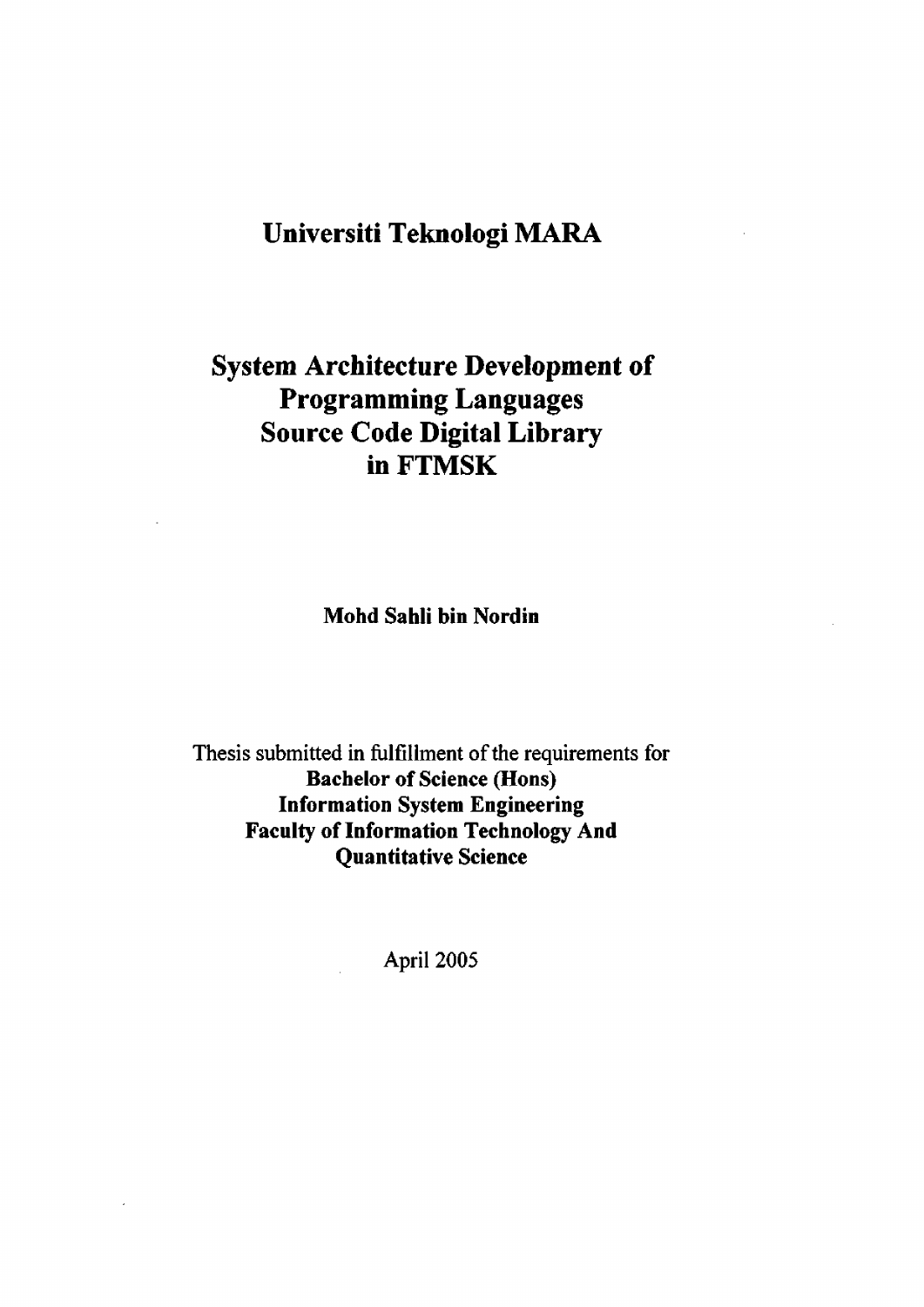### **DECLARATION**

 $\overline{\phantom{a}}$ 

I certify that this thesis and the research to which it refers are the product of my own work and that any ideas or quotation from the work of other people, published or otherwise are fully acknowledged in accordance with the standard referring practices of the discipline

APRIL 1, 2005 MOHD SAHLI BIN NORDIN 2002328129

 $\hat{\mathcal{L}}$ 

 $\hat{\boldsymbol{\epsilon}}$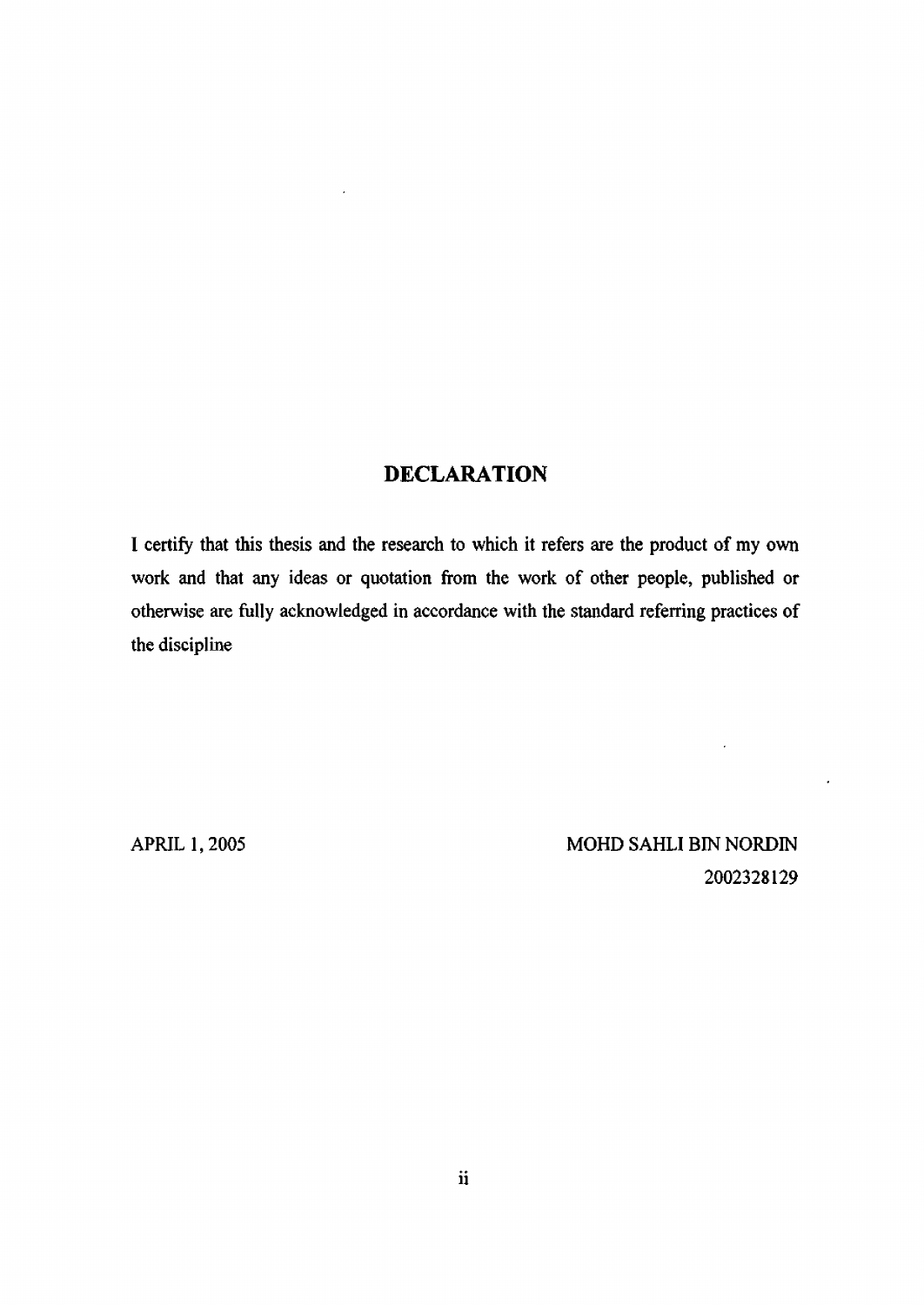### ACKNOWLEDGEMENT

Alhamdulillah and all my greatest praise to Allah for permitting me to be able to successfully complete this thesis project. I would like to convey my highest gratitude to all those who have given their contributions in the completion of this thesis proposal.

First and foremost, I would like to deliver my millions of thanks to my supervisor, En Azlan Ismail for giving me a brilliant idea and comments before this thesis project was think off until the completion of this thesis project under his supervision. All his efforts will always be remembered and appreciated.

I also would like to express my appreciation to all individuals who have been participating in giving ideas and study materials especially to Dr Noor Habibah and all individuals especially who shared their ideas, my colleagues and friends for their endless guidance, suggestion and critics for improvement of this project.

Last but not least, many thanks to my parents En Nordin and Pn Jamilah for their endless love and for my lovely fiancé Miss Siti Zainab for her warmest love and support which is hard for me to forget.

Thank you.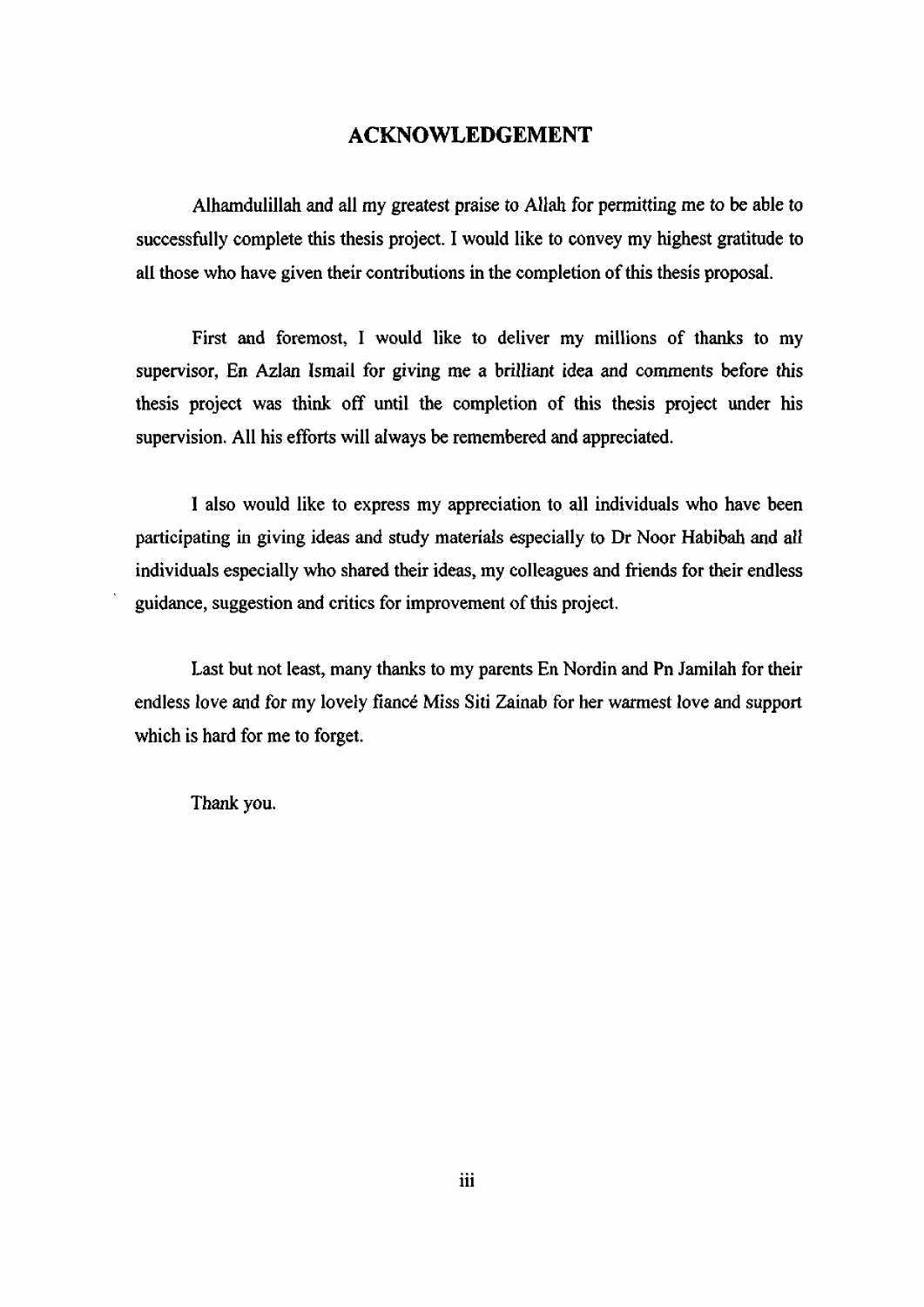#### **ABSTRACT**

Since 1985 or late 80\*s, Faculty of Information System and Quantitative Science (FTMSK) in Universiti Teknologi MARA had offering studies on various types of computer programming languages. Nowadays, the programming languages evolve rapidly from the first-generation languages to high-level or fourth-generation languages and it moves parallel with computer technology improvement in Malaysia.

Along the road, some students and lecturer have given their good effort on developing a lot of amazing programming codes. However, no effort was done to preserve all of these contribution and great work especially their names, achievements and glorious moments. Only some of them were able to inherit their works because of no platform or system yet in FTMSK that enables source code sharing and repository.

Therefore, a suitable platform should be developed to create a big archive of source code repository in a digital library format to collect, share and organize programming source code within FTMSK community. So, students and lecturers will enjoy the benefit of source code sharing especially in object-oriented programming where reusability can reduce time to produce more effective programming source code and new higher quality product or version. The open source practice may increase cost effectiveness of programming languages studies in UiTM and bring a new change in the programming language arena in the near future.

By using the concept of knowledge sharing community within the faculty and taking the advantage of open source, web technology and good knowledge base architecture, FTMSK could brings a new change in the way the student learn programming language especially in educational institution. The more important thing is the historical evolution of programming languages will not be forgotten in the future.